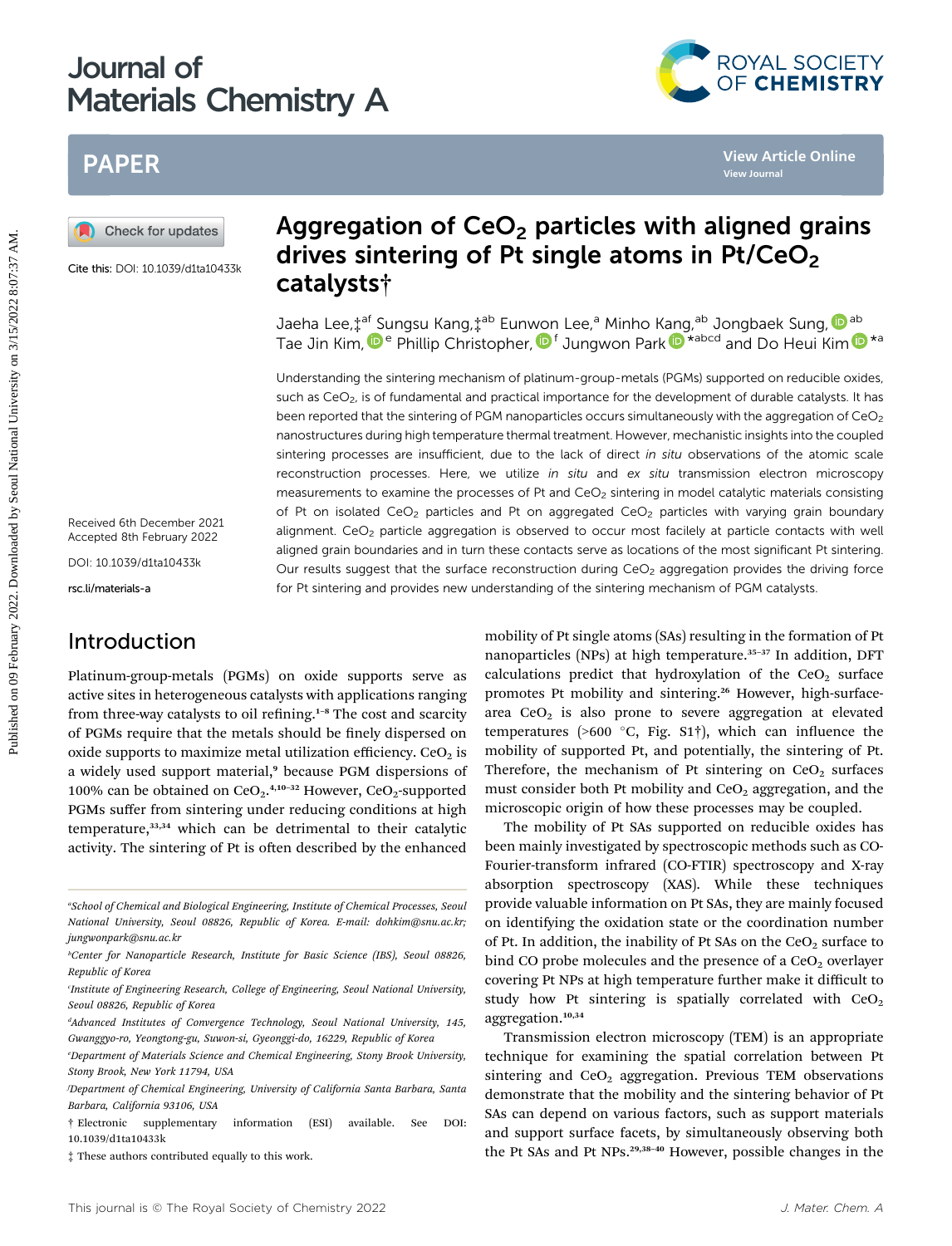surface structure of the  $CeO<sub>2</sub>$  support during catalysis and their effects on Pt sintering are still unclear. TEM observations of Pt/ CeO2 subjected to a high temperature pretreatment would unravel the spatial correlation between Pt sintering and  $CeO<sub>2</sub>$ aggregation, with the knowledge of the precise locations where Pt sintering and  $CeO<sub>2</sub>$  aggregation are initiated.

Here, we investigate the thermally driven restructuring of Pt/  $CeO<sub>2</sub>$  samples using atomically resolved TEM. Observations of Pt-containing (in the form of NPs and SAs)  $CeO<sub>2</sub>$  particles with controlled spatial separation (isolated and aggregated with varying grain boundary alignment) reveal that Pt sintering occurs primarily at the interface between aggregated  $CeO<sub>2</sub>$ particles, while Pt sintering is suppressed on isolated  $CeO<sub>2</sub>$ particles. In addition, we found that the degree of Pt sintering depends on the relative orientations of  $CeO<sub>2</sub>$  particles with respect to each other; Pt sintering primarily occurs at the interface of  $CeO<sub>2</sub>$  particles with grain boundaries in close alignment. It is hypothesized that reconstruction and diffusion of  $CeO<sub>2</sub>$  surfaces, which occur preferentially at well-aligned CeO2 grain boundary interfaces, facilitate Pt mobility and provide the primary pathway for Pt sintering in aggregated  $CeO<sub>2</sub>$ support particles. This finding would provide useful information to understand the mobility of Pt SAs supported on the highsurface area  $CeO<sub>2</sub>$  support. Journal of Materials Chemistry A<br>
starke structure of the Cet), support during enthyis ind their something on a care of  $\approx$  2.57 amin <sup>1</sup> was used.<br>
Consider the spatial correlation between Pt sincering and CeO, varian s

### Experimental

#### Sample preparation

Pt was loaded on ceria (Rhodia, surface area, 135  $\mathrm{m^2}\ \mathrm{g^{-1}},$ average particle size, 8.5 nm) by the incipient wetness impregnation method with aqueous  $Pt(NH_3)_4(NO_3)_2$  (Sigma-Aldrich, 99.99% grade, metal basis) solution as a metal precursor at room temperature. After impregnation, the samples were dried in an oven at 100 $\degree$ C for 24 h. The dried samples were further treated by using 15 vol%  $O_2/N_2$  or 10 vol%  $H_2/N_2$  or  $N_2$  at the selected temperature for 2 h. The oxidation at  $X^{\circ}C$ , the reduction at  $Y^{\circ}$ C or the N<sub>2</sub> treatment at  $Z^{\circ}$ C are represented by XC, YR and ZNC, respectively. For example, Pt/CeO<sub>2</sub> 500C-250R-800NC was prepared by (i) oxidizing dried  $Pt/CeO<sub>2</sub>$  at 500 °C for 2 h, (ii) reducing Pt/CeO<sub>2</sub> 500C at 250 °C for 2 h, and finally (iii)  $N_2$ treating Pt/CeO<sub>2</sub> 500C–250R at 800  $^{\circ}$ C for 2 h. The flow rate was always kept at 100 mL  $\mathrm{min}^{-1}.$ 

### $H_2$ -temperature programmed reduction ( $H_2$ -TPR)

The  $H_2$ -TPR curve was collected using a BEL-CAT-II (BEL Japan Inc.) equipped with a thermal conductivity detector. 0.05 g of the sample was pretreated under a 20 vol%  $O_2/Ar$  flow at 500 °C for 1 h. After cooling down to  $-90$  °C under an Ar flow by using a cryo-device, the sample was exposed to 5 vol%  $H_2/Ar$  for 30 min to stabilize the TCD signal. Afterwards, the  $H_2$ -TPR curve was obtained by increasing the temperature from  $-90$  to  $900 °C$  with a ramping rate of 10  $^{\circ} \mathrm{C}$  min $^{-1}$ . The flow rate was 50 mL min $^{-1}$ .

### X-ray diffraction (XRD)

XRD patterns were obtained at a voltage of 40 kV and a current of 30 mA with Cu-K $\alpha$  radiation ( $\lambda = 0.1542$  nm) using a Mode 1

Smartlab diffractometer (Rigaku, Japan). A scanning-step size of  $0.02^{\circ}$  at a speed of 2.5° min<sup>-1</sup> was used.

#### Raman spectroscopy

40 mg of Pt/CeO<sub>2</sub> was spread on a sample holder inside the environmental cell (LinkamCCR1000) to collect in situ Raman spectra. The spectra were collected with a Bay Spec Nomadic™ Raman spectrometer equipped with a confocal microscope (Olympus BX-51 upright microscope), volume phase gratings, and a dichroic filter. The sample was excited with a 532 nm laser. The scattered photons were focused onto a CCD detector  $(2048 \times 64 \text{ pixels})$  with a spectral resolution of 4 cm<sup>-1</sup>. After pretreatment at 350 °C in 3 vol% O<sub>2</sub>/Ar for 30 min, Pt/CeO<sub>2</sub> was reduced by using 3 vol%  $H_2/Ar$  at 50 or 250 °C for 20 min. The Raman spectra were collected after cooling down the sample temperature to 50  $^{\circ}$ C under a He flow. The spectra were recorded by averaging  $5$  scans (100 s per scan). The flow rate was  $30$  $mL$  min<sup>-1</sup>.

#### Surface area measurement

 $N_2$  adsorption/desorption isotherms were measured on a Micromeritics ASAP 2010 apparatus at a liquid  $N_2$  temperature of  $-196$  °C. Before analysis, all the catalysts were pretreated at 300 °C for 4 h under evacuation conditions.

#### Transmission electron microscopy

For high-angle annular dark-field (HAADF) scanning TEM (STEM) images and energy dispersive X-ray spectroscopy (EDS), powders of  $Pt/CeO<sub>2</sub>$  were diluted in ethanol and a drop of the sample solution was placed onto a lacey carbon TEM grid or a  $\sin x$  TEM grid, which was subsequently dried under vacuum overnight at room temperature. All images were obtained using a JEM-ARM200F transmission electron microscope (JEOL, Japan) operated at 200 kV and installed at the National Center for Inter-University Research Facility in Seoul National University. The microscope was equipped with a spherical aberration corrector in the condenser lens (probe corrector). The convergence semi-angle was 19 mrad and the collection semi-angle spanned from 68 mrad to 280 mrad. For EDS, an Oxford Instruments X-Max SDD with an active area of 100 mm and a solid angle of 0.9 sr, equipped in the microscope was used. For in situ heating TEM of  $Pt/CeO<sub>2</sub> 500C-250R$ , a JEM-2100F transmission electron microscope (JEOL) and a DENSsolutions Wildfire holder were used (see ESI Discussion II and Fig. S11 for details†).

### Results and discussion

A model catalyst consisting of 2% by weight of Pt loaded on CeO<sub>2</sub> that was oxidized at 500  $^{\circ}$ C (500C treatment) was used for our analyses unless stated otherwise. With the starting hypothesis that CeO<sub>2</sub> sintering is a critical process coupled to Pt sintering, we started by identifying conditions that induce  $CeO<sub>2</sub>$ sintering using a combination of Raman spectroscopy and  $H_2$ temperature programmed reduction  $(H_2$ -TPR).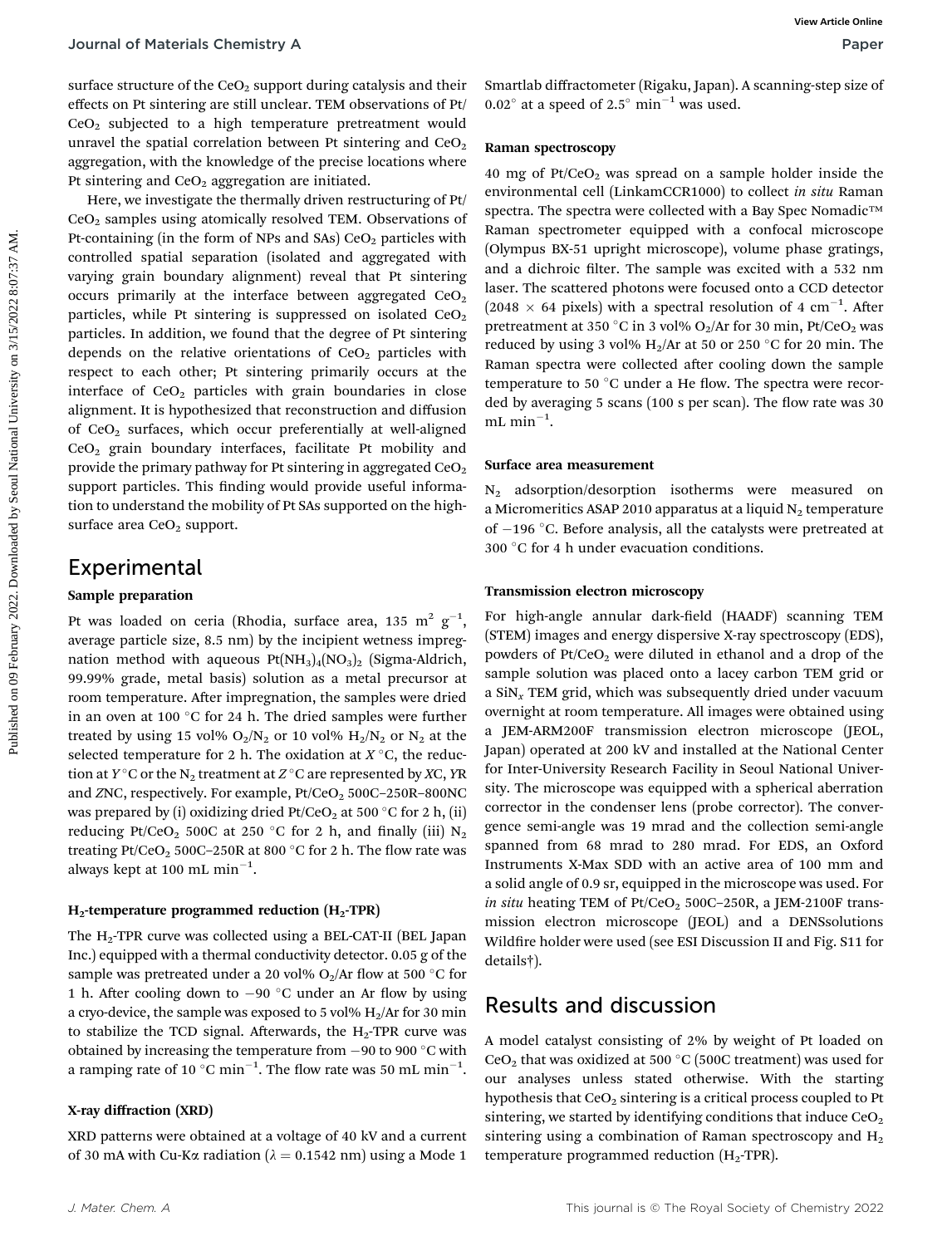The surface and bulk reduction of  $Pt/CeO<sub>2</sub>$  occurs in a  $H<sub>2</sub>$ environment below 250 °C and above 600 °C, respectively, as seen in the  $H_2$ -TPR curve (Fig. S2†).<sup>41</sup> The reduction of the surface of  $Pt/CeO<sub>2</sub>$  causes the cleavage of Pt–O–Ce bonds in addition to Ce–O bonds, as shown in the in situ Raman spectra (Fig. S3†).<sup>42</sup> To investigate the effect of Ce–O and Pt–O–Ce bond activation on  $CeO<sub>2</sub>$  sintering, we performed three types of thermal treatments on the  $Pt/CeO<sub>2</sub>$  500C sample: (i) 800C (oxidation at 800 °C), (ii) 800NC ( $N_2$  treatment at 800 °C), and (iii) 250R  $\rightarrow$  800NC (reduction at 250 °C followed by N<sub>2</sub> treatment at 800 $^{\circ}$ C). (i) and (ii) represent the thermal treatment without the reductive activation of Ce–O or Pt–O–Ce bonds, while (iii) is the thermal treatment following the reductive activation of Ce–O or Pt–O–Ce bonds. The average crystallite size of  $CeO<sub>2</sub>$  in Pt/CeO<sub>2</sub>, estimated from XRD, increases from 8.6 to 9.8 nm both after (i) 800C and (ii) 800NC treatments, while it increases to 31.1 nm after (iii) (Fig. 1a). These results clearly indicate that the crystallite size of  $CeO<sub>2</sub>$  in Pt/CeO<sub>2</sub> becomes larger after high temperature treatment following reductive activation of Ce–O or Pt–O–Ce bonds. It should be noted that the crystallite sizes of Pt-free CeO<sub>2</sub> particles, measured from XRD, after the three types of the thermal treatment are similar to 17.2 nm (Fig. S4 $\dagger$ ). This is because thermal energy at 250 °C is insufficient to activate Ce–O bonds on  $CeO<sub>2</sub>$ ; the surface reduction of  $CeO<sub>2</sub>$  can occur below 250 °C in the presence of Pt (Fig. S2†). Published control on 19 February 2022. Download of the Columbia of Telectric Columbia of the Columbia of the Columbia of the Columbia of the Columbia of the Columbia of the Columbia of the Columbia of the Columbia of the C

The effect of various high-temperature treatments on the sizes of CeO<sub>2</sub> particles and Pt species in Pt/CeO<sub>2</sub> was studied by HAADF-STEM. CeO<sub>2</sub> particles smaller than 10 nm are observed in Pt/CeO<sub>2</sub> 500C-250R (Fig. 1b and c), while  $CeO<sub>2</sub>$  particles larger than 30 nm are observed in  $Pt/CeO<sub>2</sub> 500C-250R-800NC$ 

(Fig. 1e and f), consistent with the XRD measurements. On the other hand, abundant Pt SAs, along with Pt clusters as small as 1 nm are observed in  $Pt/CeO<sub>2</sub> 500C-250R$  (Fig. 1c, d and S5 $\dagger$ ), while many Pt NPs larger than 1 nm and fewer Pt SAs are observed in Pt/CeO<sub>2</sub> 500C-250R-800NC (Fig. 1e-g and S6-S8 $\dagger$ ). These results demonstrate that high-temperature treatment at 800 °C induces Pt sintering as well as  $CeO<sub>2</sub>$  aggregation on Pt/ CeO<sub>2</sub> 500C-250R.

These results are consistent with the recent study by Alcala et al., where they suggested that the presence of Pt and other transition metal SAs reduces the surface mobility of  $CeO<sub>2</sub>$ , helping to slow  $CeO<sub>2</sub>$  aggregation.<sup>43</sup> Once the Pt atoms become mobile on a  $CeO<sub>2</sub>$  surface through the activation of Pt–O–Ce bonds, the mobility of surface Ce atoms will subsequently be enhanced, leading to  $CeO<sub>2</sub>$  aggregation. However, the other scenario is also possible that the mobility of Pt SAs can be enhanced by the movements of surface atoms in  $CeO<sub>2</sub>$  during the process of  $CeO<sub>2</sub>$  aggregation. Investigating the casual relationship between the two situations – (i)  $CeO<sub>2</sub>$  aggregation promoted by Pt sintering and (ii) Pt sintering promoted by  $CeO<sub>2</sub>$ aggregation – is challenging because Pt sintering and  $CeO<sub>2</sub>$ aggregation occur simultaneously. This requires controlling the extent of  $CeO<sub>2</sub>$  aggregation, which can be accomplished by adjusting the interparticle distances of  $CeO<sub>2</sub>$  particles.

We analyzed the progress of Pt sintering that occurs at high temperatures via in situ and ex situ (S)TEM of the samples in which the interparticle distances of  $CeO<sub>2</sub>$  are controlled. We prepared Pt/CeO<sub>2</sub> particles on silicon nitride  $(SiN<sub>x</sub>)$  TEM grids at low particle densities to deposit Pt/CeO<sub>2</sub> particles with diverse interparticle distances in a field of view. The  $\text{SiN}_x$  TEM grid plays dual roles as a thermally stable substrate for the high-



Fig. 1 CeO<sub>2</sub> aggregation and Pt sintering of surface-reduced Pt/CeO<sub>2</sub>. (a) XRD patterns of Pt/CeO<sub>2</sub> 500C (black), 500C–800C (purple), 500C– 800NC (blue), and 500C-250R-800NC (red), and CeO<sub>2</sub> crystallite sizes of the corresponding samples calculated by using the Scherrer equation (inset). (b and c) Low-magnification (b) and high-resolution (c) HAADF-STEM image of Pt/CeO<sub>2</sub> 500C-250R. (d) Low-pass filtered, magnified view of the region marked in (c) (upper panel) and the intensity profile along the line (lower panel). (e and f) HAADF-STEM image of Pt/CeO<sub>2</sub> 500C-250R-800NC (e), and EDS elemental maps of Pt and Ce (f). (g) Histogram showing the diameter of Pt NPs in Pt/CeO<sub>2</sub> 500C-250R-800NC.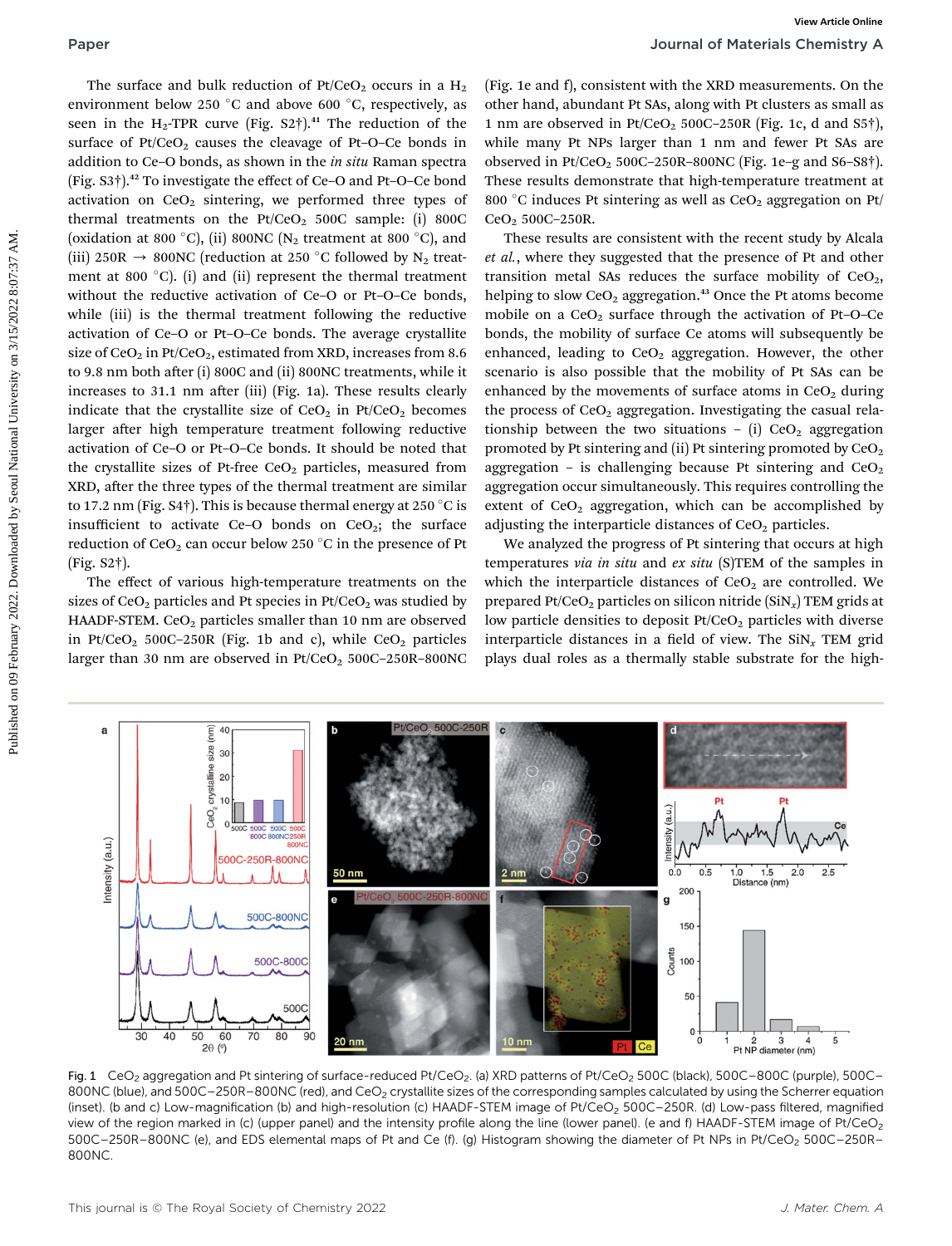temperature treatment and an electron-transparent window for direct, high-resolution (S)TEM without further handling (Fig. S9 and ESI Discussion I†). While controlling the interparticle distances of  $CeO<sub>2</sub>$  particles would be difficult for powder samples, we could make the variations in the interparticle distances by dispersing the samples on the TEM grids.

When Pt/CeO<sub>2</sub> 500C-250R is dispersed on a  $\text{SiN}_x$  TEM grid and subsequently 800NC-treated, regions with densely packed  $CeO<sub>2</sub>$  particles and sparsely distributed  $CeO<sub>2</sub>$  particles are randomly formed (Fig. 2a). After 800NC treatment,  $CeO<sub>2</sub>$ aggregation and Pt sintering occur simultaneously in regions with high initial density of  $CeO<sub>2</sub>$  particles (Fig. 2b and c), with more significant particle growth occurring in the more aggregated areas; Fig. 2c compared to 2b. Alternatively,  $CeO<sub>2</sub>$  aggregation and Pt sintering are suppressed in regions with low initial density of  $CeO<sub>2</sub>$  particles (Fig. 2d). For example, isolated Pt/CeO<sub>2</sub> particles maintain their initial size of  $\sim$ 10 nm without aggregation during 800NC treatment (Fig. 2d). Furthermore, Pt SAs with high concentrations are clearly observed in the HAADF-STEM images of the isolated  $Pt/CeO<sub>2</sub>$  particles (Fig. 2e, f and S10†). If Pt sintering had occurred irrespective of  $CeO<sub>2</sub>$ aggregation, then Pt sintering should have occurred even on the isolated  $CeO<sub>2</sub>$  particles. Therefore, the observation of the maintained existence of Pt SAs on isolated  $CeO<sub>2</sub>$  particles, and significant Pt sintering in aggregated  $CeO<sub>2</sub>$  particles, demonstrates that thermal energy alone is not sufficient to drive Pt sintering and instead that Pt sintering is coupled to  $CeO<sub>2</sub>$ aggregation. **Journal of Materials Chemistry A**<br> **Paper convention and one of the convention and the proposition and the proposition of the convention and the second by the convention and the second by the convention and the second an** 

The mechanism of how  $CeO<sub>2</sub>$  aggregation induces Pt sintering was investigated by in situ heating TEM of  $Pt/CeO<sub>2</sub> 500C–$ 250R (Fig. S11, S12 and ESI Discussion II<sup>†</sup>). Pt/CeO<sub>2</sub> particles are dispersed with random orientations on a  $\text{SiN}_x$  grid at 600 °C (Fig. 3a). As the temperature increases further,  $CeO<sub>2</sub>$  particles

rotate, and grain growth begins to occur, as evidenced by the temperature dependent appearance of lattice fringes in the in situ TEM images and the CeO<sub>2</sub> (111) peaks in fast-Fourier transforms (FFT) of the images (Fig. 3a and b). The rotation of crystalline NPs before aggregation is considered energetically favorable, as it can preclude the formation of grain boundaries with high mismatch and interfacial energy.<sup>44-46</sup> Grain boundaries with better orientations between the grains provide lower energy pathways for the diffusion of Ce and O atoms on the nanocrystal surfaces, which are required for the reconstruction and densification of aggregated  $CeO<sub>2</sub>$  particles.<sup>46–48</sup> Significant Ce and O diffusion, along with  $CeO<sub>2</sub>$  surface reconstruction, must accompany the aggregation of irregularly shaped  $CeO<sub>2</sub>$ particles (Fig. 2d). Notably, in situ heating TEM (Fig. 3a) and following STEM (Fig. 3b) clearly confirm that the formation of Pt NPs by Pt sintering at an elevated temperature progresses along with the aggregation of  $CeO<sub>2</sub>$  particles.

The sintering behavior of Pt atoms depending on the relative orientation of  $CeO<sub>2</sub>$  particles can be further investigated by observing the  $Pt/CeO<sub>2</sub>$  particles dispersed on a substrate with an appropriate density. Under these conditions the relative orientation of the grains of individual  $CeO<sub>2</sub>$  particles at interfacial junctions can be resolved by HAADF-STEM after 800NC treatment (Fig. 3c). On examining a grain boundary with a significantly mismatched angle of  $\sim 53^\circ$  between (022) planes of contacting  $CeO<sub>2</sub>$  particles (Fig. 3d), abundant Pt SAs are found (Fig. 3e and f). On the other hand, in a grain boundary with a small mismatch angle of  $\sim 12^\circ$  between (111) planes of contacting  $CeO<sub>2</sub>$  particles (Fig. 3g), individual Pt SAs cannot be clearly identified (Fig. 3h). Instead, Pt NPs are observed at the edge of the grain boundary of aggregating  $CeO<sub>2</sub>$  particles (Fig. 3g). This indicates that the mobility of Pt SAs increases during the aggregation of relatively well-aligned  $CeO<sub>2</sub>$  particles,



Fig. 2 Pt sintering induced by CeO<sub>2</sub> aggregation. (a) TEM image showing a SiN<sub>x</sub> TEM grid after 800NC treatment of Pt/CeO<sub>2</sub> 500C–250R. (Inset) TEM image showing mildly aggregated Pt/CeO<sub>2</sub> particles and isolated Pt/CeO<sub>2</sub> particles on the SiN<sub>x</sub> TEM grid. (b–d) HAADF-STEM images of mildly aggregated Pt/CeO<sub>2</sub> particles (b), severely aggregated Pt/CeO<sub>2</sub> particles (c), and an isolated Pt/CeO<sub>2</sub> particle (d). Each image is taken at the region annotated in (a). (e) Low-pass filtered, enlarged image of the region marked in (d). (f) Intensity profiles along the lines shown in (e), showing the presence of Pt SAs on the isolated  $Pt/CeO<sub>2</sub>$  particle.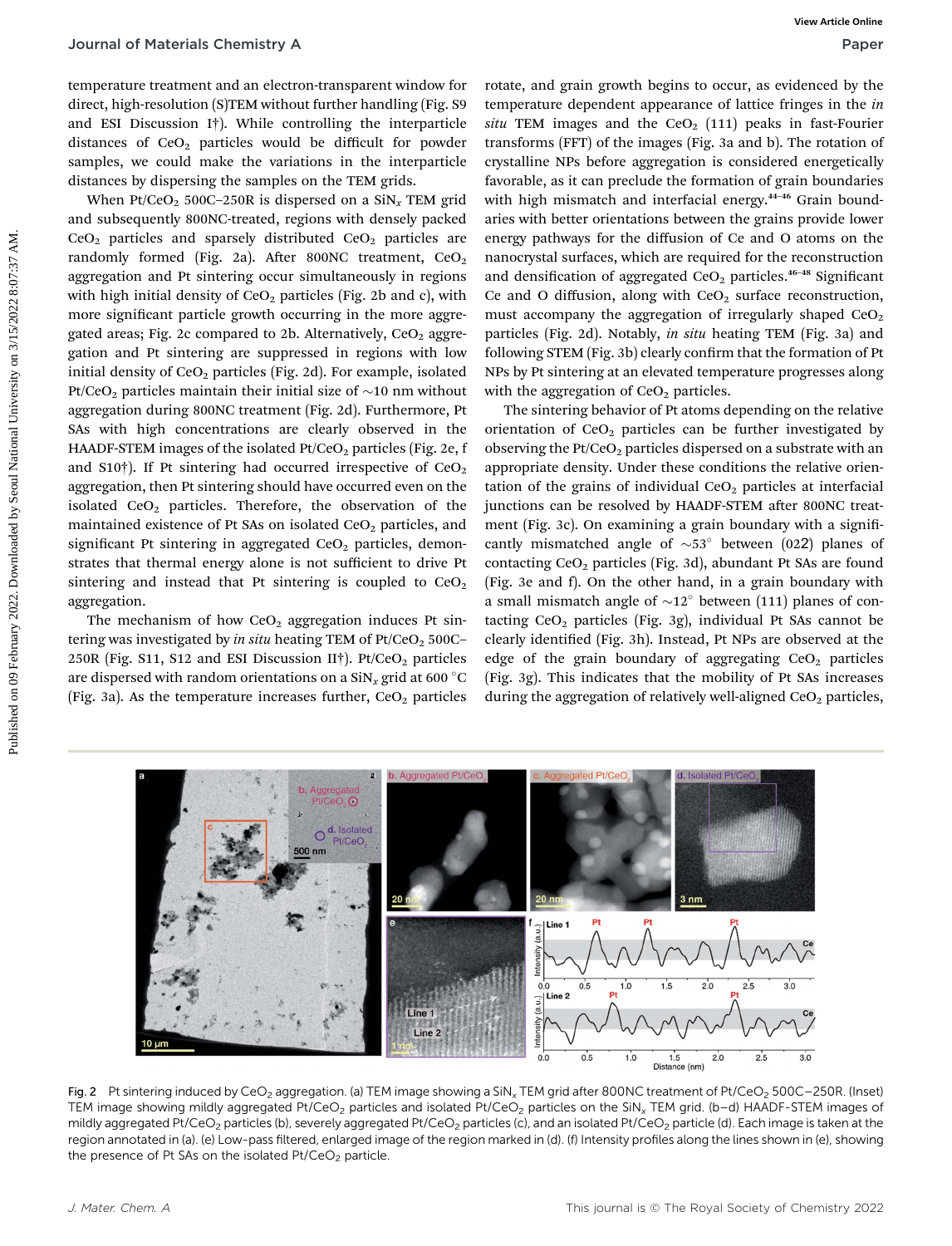

Fig. 3 Pt sintering driven by CeO<sub>2</sub> surface reconstruction. (a) TEM images of Pt/CeO<sub>2</sub> 500C-250R during in situ heating (upper panels), corresponding FFTs (lower left panels), and inverse FFTs showing CeO<sub>2</sub> (111) domains selected from the FFTs (lower right panels). (b) HAADF-STEM image of Pt/CeO<sub>2</sub> 500C-250R at 800 °C (upper panel), and the changes in average CeO<sub>2</sub> (111) domain sizes (lower left panel), measured from time-lapse inverse FFTs shown in (a) (lower right panel). (c) HAADF-STEM image of mildly aggregated Pt/CeO<sub>2</sub> on a SiN<sub>x</sub> TEM grid. (d) HAADF-STEM images of CeO<sub>2</sub> particles forming a high-angle grain boundary. (e) The enlarged image of the marked region in (d). (f) Intensity profiles along the lines marked in (e). (g) HAADF-STEM images of CeO<sub>2</sub> particles forming a low-angle grain boundary. (h) The enlarged image of the marked region in (h). (i) Intensity profiles along the line marked in (h). (j) Scheme illustrating the sintering process. (1) When the neighboring lattice-aligned CeO<sub>2</sub> particles aggregate, Pt sintering occurs together with surface reconstruction. (2) The migration of Pt is suppressed when the neighboring CeO2 particles are in contact with a high-angle grain boundary.

where surface reconstruction through surface diffusion of Ce and O species is kinetically more facile than in boundaries between mismatched grains.

As discussed previously,  $CeO<sub>2</sub>$  aggregation must accompany the surface reconstruction of  $CeO<sub>2</sub>$  particles, because (i) the O atoms on the O-terminated  $CeO<sub>2</sub>$  surface should be removed for the densification of the aggregating  $CeO<sub>2</sub>$  particles and (ii) each of the  $CeO<sub>2</sub>$  particles before aggregation is irregularly shaped (Fig. 2d) so that they can change their shape to aggregate to larger particles. During the surface reconstruction of  $CeO<sub>2</sub>$ , Pt is likely to obtain mobility and eventually sinter into the larger particle at the edge of the aggregating particles ((1) in Fig. 3j). On the other hand, for  $CeO<sub>2</sub>$  particles with high misorientation angles, more energy would be required to align the particles, and therefore, the reconstruction of the interface and the diffusion of Pt SAs would be hindered ((2) in Fig. 3j).

We conducted additional experiments to investigate if  $CeO<sub>2</sub>$ aggregation can promote Pt sintering at a lower temperature. XRD patterns show that aggregation of  $CeO<sub>2</sub>$  particles into the larger crystals marginally occurs by 500NC treatment (Fig. S13†), while sintered Pt is observed in HAADF-STEM (Fig. S14†). Interestingly, HAADF-STEM shows the alignment of CeO<sub>2</sub> lattices and the partial aggregation of the neighboring  $CeO<sub>2</sub>$  particles (Fig. S14†). This indicates that even the partial aggregation of  $CeO<sub>2</sub>$  particles by lattice alignment at a low temperature may provide a sufficient driving force for Pt sintering.

Although the simultaneous occurrence of Pt sintering and  $CeO<sub>2</sub>$  aggregation is confirmed with both bulk characterization (XRD) and microscopic characterization (TEM), it should be noted that the promotion of Pt sintering by  $CeO<sub>2</sub>$  aggregation could be identified only with TEM. Thus, we have mainly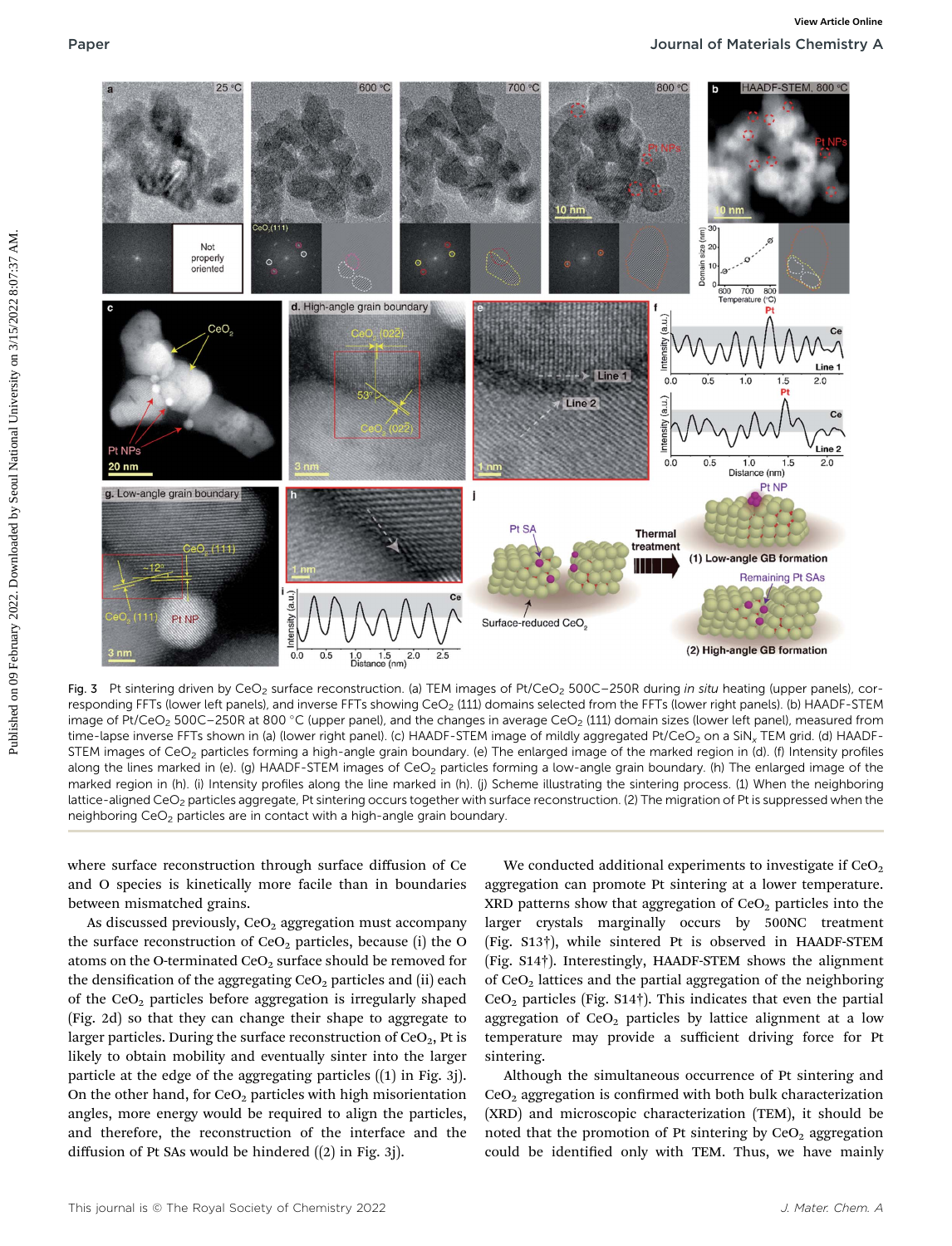focused on TEM characterization that can unravel the spatial correlation between Pt sintering and  $CeO<sub>2</sub>$  aggregation. While we observed this correlation in multiple regions of the sample with TEM to give statistical meaningfulness to our finding, the evidences from bulk characterization tools will further supplement our understanding of the correlation between Pt sintering and  $CeO<sub>2</sub>$  aggregation. In this study,  $CeO<sub>2</sub>$  from Rhodia is used. The observed event, promoting Pt sintering by  $CeO<sub>2</sub>$  aggregation, presumably occurs universally on a  $CeO<sub>2</sub>$  support, regardless of its source or the synthesis method, because aggregation of  $CeO<sub>2</sub>$  with a high surface area commonly occurs at high temperature.

While the sintering of Pt SA on the  $CeO<sub>2</sub>$  surface has been studied for decades, it should be emphasized that the effect of  $CeO<sub>2</sub>$  aggregation on Pt sintering has not been fully understood. This would partly originate from the different models used to study Pt/CeO<sub>2</sub>. For example, in most DFT models of Pt/CeO<sub>2</sub> or model Pt/CeO<sub>2</sub> systems in surface science, CeO<sub>2</sub> aggregation does not occur because the  $CeO<sub>2</sub>$  surface is infinitely expanded or the  $CeO<sub>2</sub>$  particles are spatially isolated. However, in highsurface-area powder samples, high temperature treatment would promote  $CeO<sub>2</sub>$  aggregation. Therefore, we believe that understanding how  $CeO<sub>2</sub>$  aggregation in high-surface-area powder samples promotes Pt sintering would be vital to develop thermally stable SA catalysts. Pour and of Materials Chemistry A<br>
frequencies that can untered the spatial recent enfort, all the authors contributed to the version<br>
or conformed that can be a simple contribute the contributions of the distribution of

### Conclusions

In this work, we show that the aggregation of the catalyst support,  $CeO<sub>2</sub>$ , can induce the sintering of Pt atoms supported on surface-reduced  $CeO<sub>2</sub>$  particles. XRD and TEM show that Pt sintering and  $CeO<sub>2</sub>$  aggregation occur simultaneously. In order to unravel how  $CeO<sub>2</sub>$  aggregation influences Pt sintering, the extent of  $CeO<sub>2</sub>$  aggregation was controlled by changing the interparticle distance of  $CeO<sub>2</sub>$  particles by dispersing them on TEM grids. TEM of  $Pt/CeO<sub>2</sub>$  particles with different extents of  $CeO<sub>2</sub>$  aggregation shows that Pt sintering is promoted in the regions with severe CeO<sub>2</sub> aggregation, while abundant Pt SAs are found on spatially isolated  $CeO<sub>2</sub>$  particles where their aggregation is suppressed even at 800  $^{\circ}$ C. In addition, in situ TEM and high-resolution TEM indicate that Pt sintering is promoted at the low-angle grain boundary, indicating that the surface reconstruction of  $CeO<sub>2</sub>$  supports during their aggregation facilitates the migration of Pt SAs and Pt sintering. Our results uncover the unexplored sintering mechanism of supported Pt catalysts which should be considered to develop thermally stable catalysts with the high metal dispersion.

### Author contributions

J. L. and D. H. K. designed the research. J. L. and E. L. synthesized and characterized the  $Pt/CeO<sub>2</sub>$  catalysts. S. K. conducted the STEM experiments. J. L., S. K., M. K., and J. S. performed in situ TEM. J. L. and S. K. performed analysis and interpretation of experimental results. J. L. and T. J. K. performed in situ Raman spectroscopy. P. C., J. P., and D. H. K. supervised the research effort. All the authors contributed to the writing of the manuscript and to the discussion of the results.

## Conflicts of interest

There are no conflicts to declare.

### Acknowledgements

This work was supported by the National Research Foundation of Korea (NRF) grant funded by the Korean Government (MSIT) (NRF-2016R1A5A1009592) (D. H. K.) (NRF-2019M3E6A1064877 and NRF-2021M3H4A1A02049904) (J. P.); the Institute for Basic Science (IBS-R006-D1) (J. P.); the Science Research Center (NRF-2017R1A5A1015365) (J. P.). This work was also supported by a Postdoctoral Fellowship program granted by NRF (2020R1A6A3A03039683) (J. L.).

### Notes and references

- 1 Q.-A. Huang, A. Haruta, Y. Kumamoto, H. Murayama, E. Yamamoto, T. Honma, M. Okumura, H. Nobutou and M. Tokunaga, Appl. Catal., B, 2021, 296, 120333.
- 2 S. Yoon, H. Ha, J. Kim, E. Nam, M. Yoo, B. Jeong, H. Y. Kim and K. An, J. Mater. Chem. A, 2021, 9, 26381–26390.
- 3 D.-Y. Wei, M.-F. Yue, S.-N. Qin, S. Zhang, Y.-F. Wu, G.-Y. Xu, H. Zhang, Z.-Q. Tian and J.-F. Li, J. Am. Chem. Soc., 2021, 143, 15635–15643.
- 4 S. Zhang, L. Chen, Z. Qi, L. Zhuo, J.-L. Chen, C.-W. Pao, J. Su and G. A. Somorjai, J. Am. Chem. Soc., 2020, 142, 16533– 16537.
- 5 J. L. Vincent and P. A. Crozier, Nat. Commun., 2021, 12, 5789.
- 6 J. Zhang, D. Zhu, J. Yan and C.-A. Wang, Nat. Commun., 2021, 12, 6665.
- 7 J. Ke, W. Zhu, Y. Jiang, R. Si, Y.-J. Wang, S.-C. Li, C. Jin, H. Liu, W.-G. Song, C.-H. Yan and Y.-W. Zhang, ACS Catal., 2015, 5, 5164–5173.
- 8 K. Khivantsev, C. G. Vargas, J. Tian, L. Kovarik, N. R. Jaegers, J. Szanyi and Y. Wang, Angew. Chem., Int. Ed., 2021, 60, 391– 398.
- 9 A. Trovarelli, Catal. Rev., 1996, 38, 439–520.
- 10 J. Resasco, L. DeRita, S. Dai, J. P. Chada, M. Xu, X. Yan, J. Finzel, S. Hanukovich, A. S. Hoffman, G. W. Graham, S. R. Bare, X. Pan and P. Christopher, J. Am. Chem. Soc., 2020, 142, 169–184.
- 11 Y. Lu, S. Zhou, C.-T. Kuo, D. Kunwar, C. Thompson, A. S. Hoffman, A. Boubnov, S. Lin, A. K. Datye, H. Guo and A. M. Karim, ACS Catal., 2021, 11, 8701–8715.
- 12 Y. Ma, B. Chi, W. Liu, L. Cao, Y. Lin, X. Zhang, X. Ye, S. Wei and J. Lu, ACS Catal., 2019, 9, 8404–8412.
- 13 F. Maurer, J. Jelic, J. Wang, A. Gänzler, P. Dolcet, C. Wöll, Y. Wang, F. Studt, M. Casapu and J.-D. Grunwaldt, Nat. Catal., 2020, 3, 824–833.
- 14 X. I. Pereira-Hernández, A. DeLaRiva, V. Muravev, D. Kunwar, H. Xiong, B. Sudduth, M. Engelhard, L. Kovarik, E. J. M. Hensen, Y. Wang and A. K. Datye, Nat. Commun., 2019, 10, 1358.